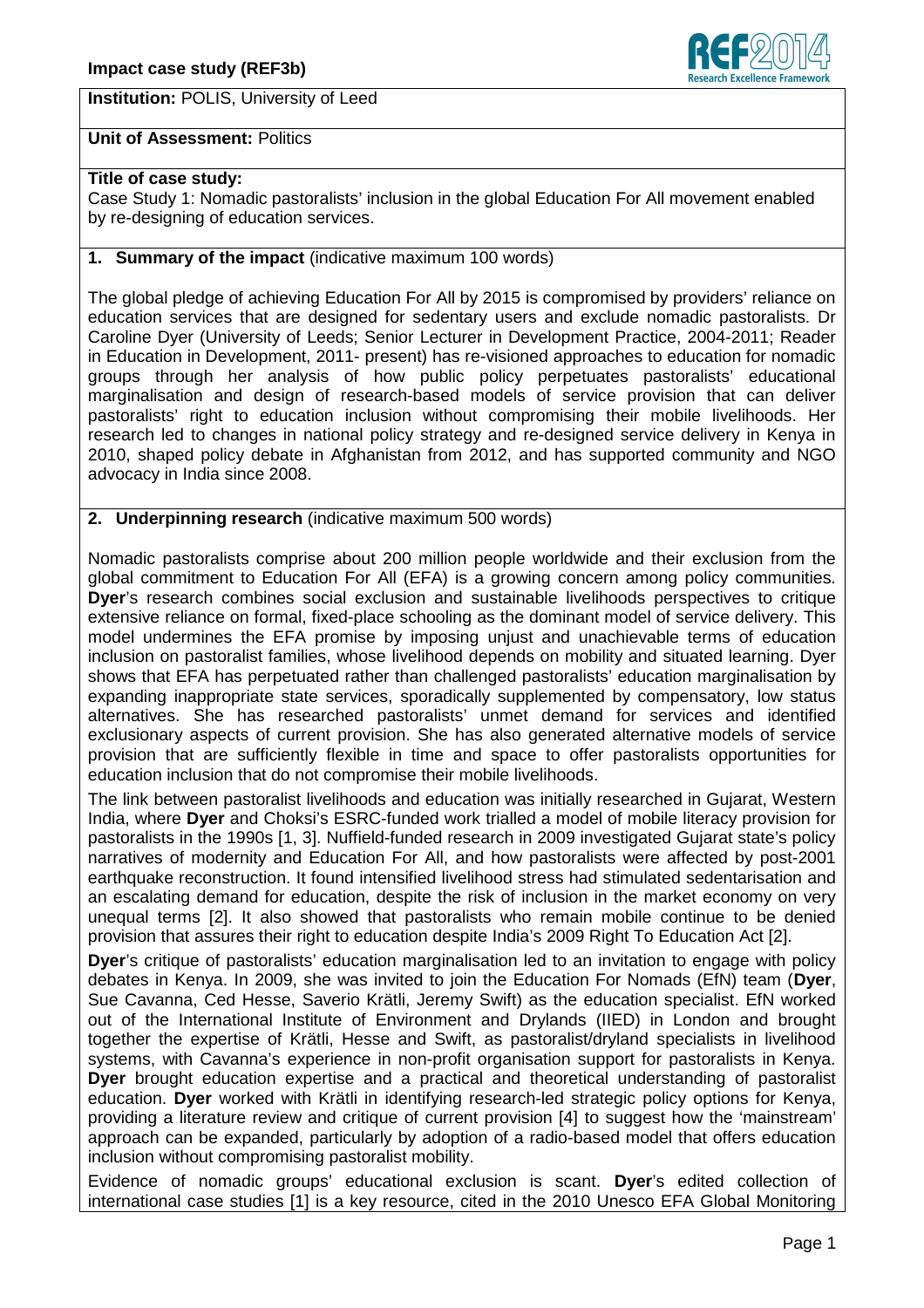

Report 'Reaching the Marginalised'. Two keynote addresses have informed debate among policy / practitioner communities: i) in 2008 to a South Asia regional workshop convened by the Commonwealth Secretariat; ii) in 2012 in Afghanistan to a national workshop on policy options for education inclusion of over one million Afghan pastoralists. The importance of **Dyer**'s critique of EFA is further underlined by the British Association for International and Comparative Education's invitation to give the plenary keynote to its 2012 conference on 'Education, Mobility and Migration' [5]; and her editorship of a 2012 *Compare* Special Issue 'Developing Education, Challenging Marginalisation', featuring research by a group of practitioners and academics who formed to critique the 2010 EFA Global Monitoring Report [2].

**3. References to the research** (indicative maximum of five references)

- 1. **Dyer**, C. (ed.) (2006), *The Education of Nomadic Peoples: current issues, future prospects.* Oxford: Berghahn Books (peer reviewed proposal). In this volume: Dyer, C. And A. Choksi 'With God's grace and with education, we will find a way: literacy, education and the Rabaris of Kutch, India' pp. 159-174. (Available to panel on request).
- 2. **Dyer**, C. (2012), Formal education for pastoralist children: social inclusion, or adverse incorporation? In Dyer, C. and S. Aikman (eds*.*) *Developing Education, Challenging Marginalisation. Compare,* Special Issue vol. 42, no. 2, pp. 259 – 282 (peer reviewed; *Compare's* 2012 impact factor 0.458; downloadable from: http://www.tandfonline.com/doi/abs/10.1080/03057925.2011.641359).
- 3. **Dyer**, C. (2008), 'Literacies and Discourses of Development among the Rabaris of Kutch, India'. *Journal of Development Studies*, vol. 44, no. 6, pp. 863 – 879 (peer reviewed; JID's 2012 Impact Factor 0.872; downloadable from: http://www.tandfonline.com/doi/abs/10.1080/00220380802058222)
- 4. Krätli, S. and C. **Dyer**. (2009), *Education for Mobile Pastoralists. A strategic literature review*. Education for Nomads Programme, Occasional Paper no. 1. London: International Institute of Drylands and Environment (internal quality monitored prior to publication; downloadable from http://pubs.iied.org/pdfs/10021IIED.pdf).
- 5. **Dyer**, C. (2013), "Does mobility have to mean being hard to reach? Mobile pastoralists and education's 'terms of inclusion'". *Compare*, vol. 44, no. 6 (peer reviewed; *Compare's* 2012 impact factor 0.458; http://www.tandfonline.com/doi/pdf/10.1080/03057925.2013.821322).

# **4. Details of the impact** (indicative maximum 750 words)

Dyer's global perspective and local analyses of exclusionary education practices and research-led models of inclusive alternatives have informed public policy-making, influenced international and national policy debates and underpinned civil society advocacy for policy change.

**Kenya:** The commissioned EfN report [5] was presented in January 2010 to a workshop attended by 90 representatives from Kenyan national and local government, international donor agencies and pastoralist organisations. The report and the workshop provided the impetus necessary for the publication of a pending Kenyan government policy on nomad education in 2010, and they continue to frame policy in this area [A]. Participants at the 2010 workshop discussed and endorsed the EfN recommendations that arose from the Krätli and **Dyer** review [4]; Swift subsequently wrote up the strategy that had been outlined to deliver the policy objectives - a fullycosted programme of formal education via radio which was projected to reach over 300,000 excluded pastoralist children [B].

The Minister of State for the Development of Northern Kenya and Other Arid Lands (MDNKOAL) wrote:

"[The University of Leeds'] contribution to the Education for Nomads (EfN) initiative had a significant impact on policy approaches in Kenya and on expanding the options for service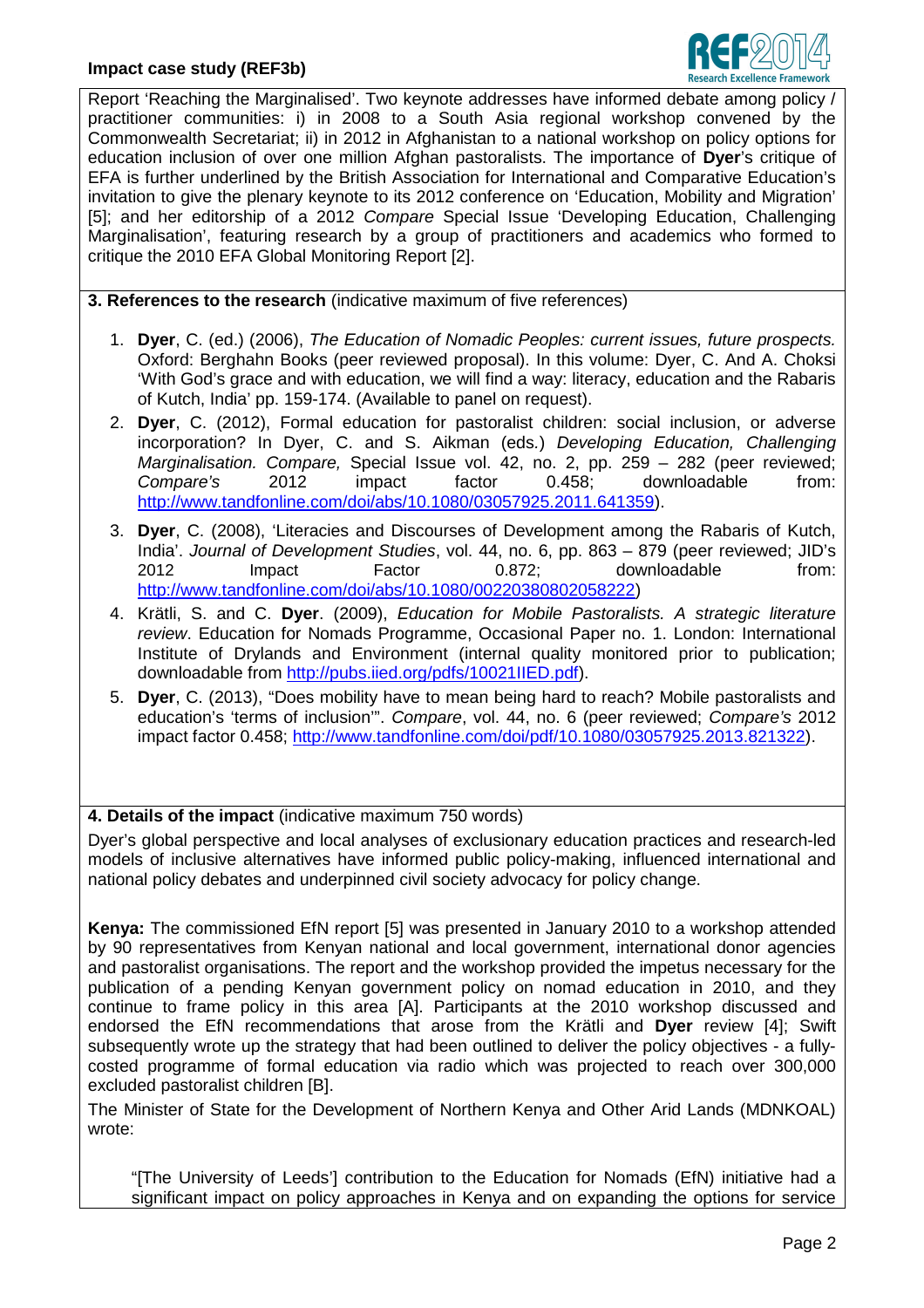

delivery. Until recently, there had been insufficient recognition that mobile pastoralists require different educational models that do not depend on a system of fixed schools. Your research positioned the need for these new approaches within the broader context of global best practice. Both the quality of the documentation, and your presence at a national workshop on nomadic education in January 2010, has helped to reinforce new thinking within the Ministry of Education" [A].

In 2011, the EfN-initiated work passed for implementation to Kenyan ownership. The significance of the EfN work is underlined by its presentation by a seniormost Kenyan education official, the Director of Human Capital, MDNKOAL, at a 2011 international conference on The Future of Pastoralism in Africa, and by the MDNKOAL's affirmation in 2012 that, while budgetary constraints had hindered rolling out the strategy: 'the research had benefits in its own right - for example, in demonstrating to the Ministry of Education that these ideas have the backing of serious educationalists and therefore can't be lightly dismissed, and in highlighting alternatives to the standard boarding school/mobile school option' [C]. The Minister of State for MDNKOAL said he expected the strategy of the new (2012) National Council for Nomadic Education to continue to draw on the EfN research [A].

**Afghanistan:** In July 2012, **Dyer** gave the keynote address at a policy conference where 70 delegates worked on developing Afghanistan's national strategy for pastoralists' education. The convening agency, the Swedish Committee for Afghanistan (SCA), reported that **Dyer**'s analysis of models for pastoralists' education inclusion and policy / implementation challenges from Kenya and India 'made a very deep impact on the thinking of the participants' [D]. SCA remarks upon **Dyer**'s 'very outstanding contribution in enhancing the understanding of SCA and its partners, about the nomads of Afghanistan, their educational needs and how various issues connected with them could be addressed' [D]. The impact of the conference and direction **Dyer** gave to participants is reflected in post-conference (2012-13) preparation of a draft policy and national guidelines for nomadic education; establishment in 2013 of nomadic education as a key strategic priority in SCA's 2014-18 work plan; and the SCA education advisor's visiting fellowship at Leeds (3 months in 2013) [E].

**India:** India's pastoralists have considerably lower policy visibility than those in Kenya and Afghanistan. **Dyer**'s 1993-1996 action research (with Archana Choksi, ESRC funded) on models of service provision in Gujarat delivered literacy skills to 39 migrating and 25 semi-sedentary pastoralists of the Rabari caste [1]. This work and subsequent research on viable models for provision [1, 4, 5, 6] and on the state of existing local provision [2, 3] have played a significant role in efforts to improve education for pastoralists in Gujarat. The president of the Kutchi Rabari and Bharwad Committee and principal of the LD Rabari residential school, write:

"Over some 15 years, Dr **Dyer** has provided us with research evidence of how community members understand the role of education in their lives […] that would otherwise not be available to us. [...] Dr **Dyer**'s analysis of inadequate state services continues to lend support, credibility and encouragement to our claims for official attention to these matters, and for state action on ensuring community members' right to education" [E].

**Dyer**'s research was appended to community petitions to the government of Gujurat in 2001 and 2006 calling for recognition of the need for appropriate provision [E] and informed the countryspecific plan of action arising from a Commonwealth Secretariat workshop on Flexible Education for Nomadic Populations she facilitated in 2008 [G].

**Dyer**'s research also shaped changes to provision for pastoralists in Gujarat. The committee president quoted above, for instance, said it not only changed their view of the importance of education in fighting for pastoralist rights but "challenged us to expand the enrolment" of girls, resulting in new hostel arrangements allowing girls to proceed through secondary education **[E]. Dyer**'s attention to pastoralists' marginalisation in social service provision and implications for social inclusion informed the 2011 India Human Development Report, a major review of development in India conducted by the national Government's Planning Commission. **Dyer** was